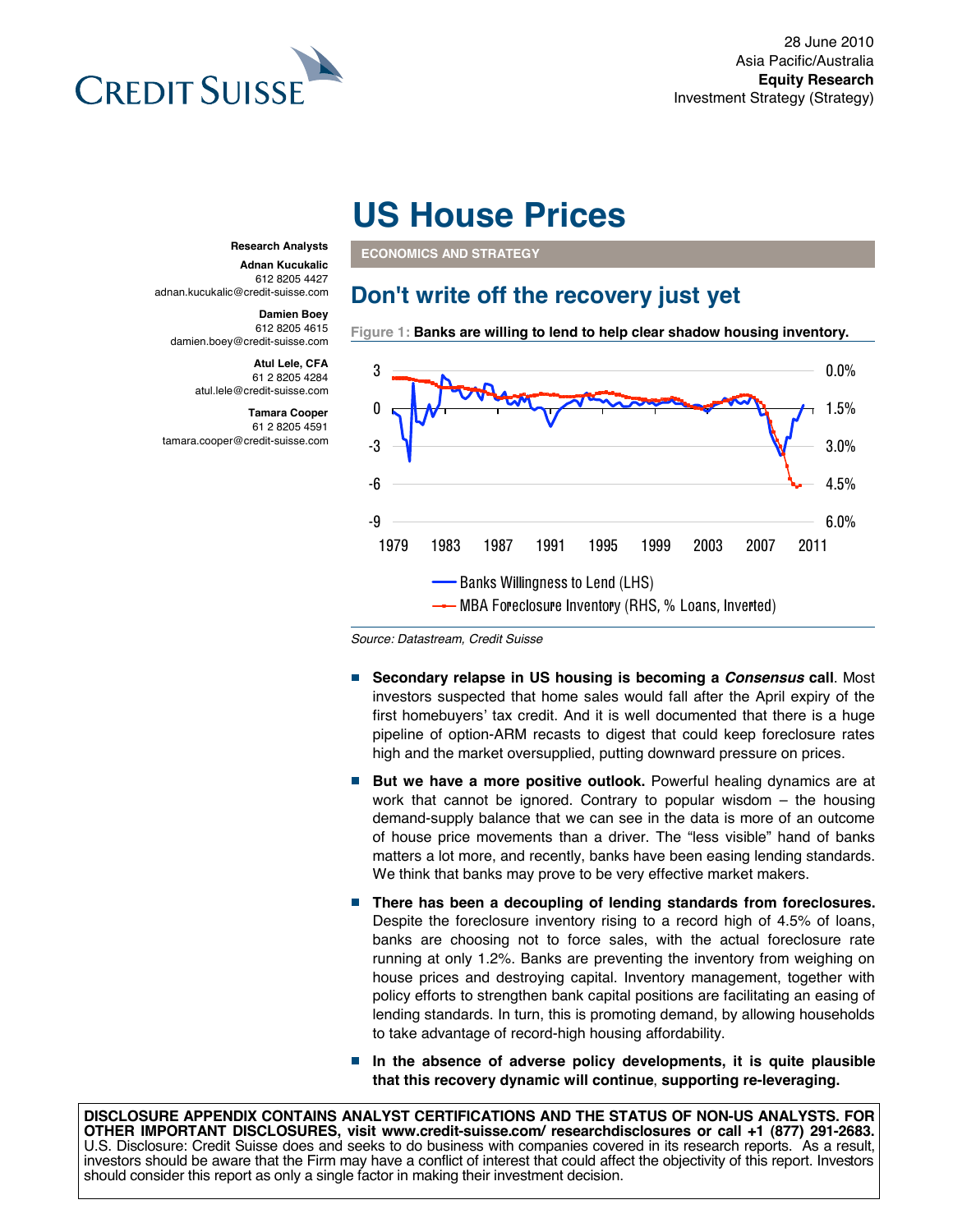## **US House Prices**

## **The** *Consensus* **view**

**CREDIT SUISSE** 

There are a lot of reasons to be bearish about the short-term outlook for US housing:

- Home sales could fall sharply after the April expiry of the first homebuyers' tax credit (just like they did after the initial November expiry). Already in May, we have seen new home sales plummet by 33%.
- Foreclosure rates are stubbornly high despite the fact that there has been labour market improvement.
- It is well documented that there is a huge pipeline of option-ARM resets and recasts to  $\Box$ digest. Sudden payment shocks from resets and recasts could force many households into foreclosure – in turn keeping the housing market oversupplied at the margin and putting downward pressure on house prices. Over the next year or so, we are likely to see a peak in the (combined) option-ARM, prime and Alt-A mortgage pipeline that is just as large as the peak in the sub-prime pipeline (around US\$20bn).

Most commentators expect housing oversupply to continue weighing on prices.

The Consensus view is that US housing will experience a relapse in 2010-11.



But we believe that a secondary relapse in US housing is becoming a *Consensus* call. In our view, the risks are that house prices surprise to the upside, because there are powerful healing dynamics at work.

But we have a more positive view on US housing than the *Consensus*.

Oversupply may not matter

### **Recovery dynamics**

Contrary to popular wisdom – the housing demand-supply balance that we can see in the data is more of an outcome of house price movements than a driver.

> -2% -1% 0% 1% 2% 3% 4% 5%

as much as first thought.





### **Figure 4: Real house prices & demand-supply balance Figure 5: Real house prices & bank lending standards**

1979 1985 1991 1997 2003 2009 2015

**--** Home Sales Less Housing Starts, Foreclosures (RHS, % Housing Stock)

YoY% Change in Real House Price (LHS, Led 1 Year)

-24% -18% -12% -6% 0% 6% 12% 18%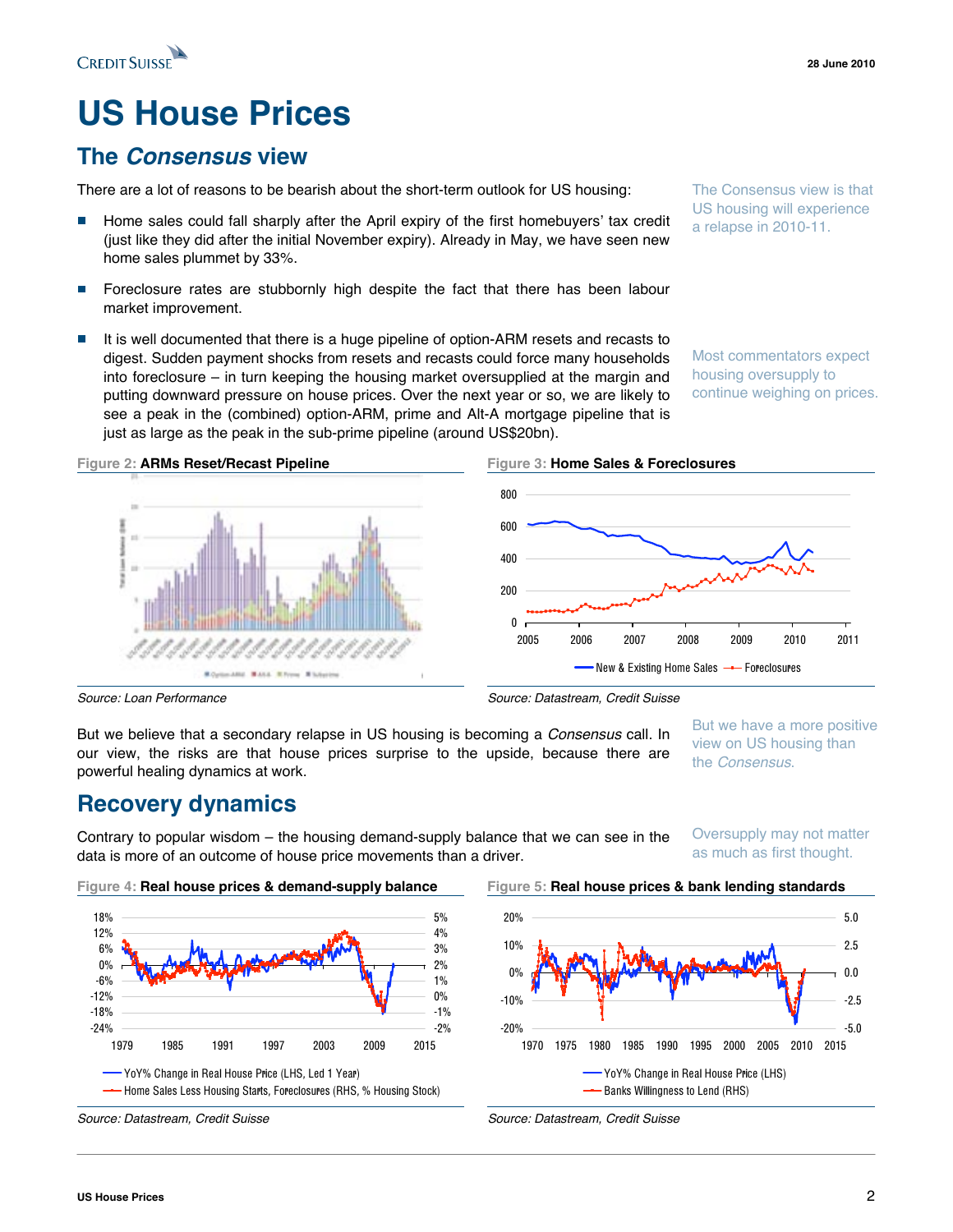

Indeed historically, house price inflation is a one-year leading indicator of where the housing demand-supply balance (measured here as home sales less housing starts less foreclosures) will go. Part of the reason for this relationship working out on the downside is that households choose to foreclose when they have entered negative home equity.

The "less visible" hand of banks seems to be a more important driver of house price movements. As we would expect, there is a strong positive correlation between house price inflation and banks willingness to lend (extracted from the Fed's Senior Loan Officers' Survey). Recently, banks have been easing lending standards, consistent with modest gains in house prices. This is contrary to what we might expect from housing demand-supply analysis which tells us that the housing market is still heavily oversupplied, and that house prices should fall.

This is not to say of course that foreclosures do not matter  $-$  quite clearly, they have mattered in recent years because the rise in foreclosures triggered a sudden tightening of bank lending standards from 2007-2009, causing housing demand and house prices to fall. Interestingly, there has been a decoupling of bank lending standards from foreclosure rates over the past year.

Bank lending standards seem to matter a lot more for house prices than the demand-supply balance.



*Source: Datastream, Credit Suisse Source: Datastream, Credit Suisse* 

Part of the reason for this is that policy makers have acted to strengthen bank capital positions so that they could afford to relax their lending standards despite rising bad debts. But, it is also important to note that banks are choosing to delay the foreclosure process, showing some comfort in carrying a large foreclosure inventory. Despite the foreclosure inventory rising to a record high of 4.5% of loans, the actual foreclosure rate is only running at 1.2%. In (rough) dollar terms, US\$460bn of mortgages could be foreclosed – but only US\$120bn worth of loans have been foreclosed.

This suggests that banks have recognized that they could be their own worst enemies in rushing foreclosures and forcing down house prices. They are now looking to short-circuit the de-leveraging process by preventing the shadow inventory from weighing on house prices and destroying capital (for households and ultimately themselves). Inventory management, together with policy efforts to strength bank capital positions are facilitating an easing of lending standards. In turn, this is promoting demand by allowing households to take advantage of record-high housing affordability. Banks now have a significant hand in managing housing supply and demand. Effectively, they are operating as *de facto* market makers.

In the absence of a negative external shock (eg. stricter regulation, inadvertent policy tightening or sudden seizure of money markets unrelated to the state of US housing), it is quite plausible that this recovery dynamic will continue, supporting re-leveraging efforts. There is no necessary reason for lending standards to tighten significantly in response to high foreclosure rates if policy makers continue to support the banking sector.

Bank lending standards have recently decoupled from foreclosures.

Banks have effectively taken on a housing market-making role.

It is quite plausible that banks and policy makers could continue to prop up the housing market.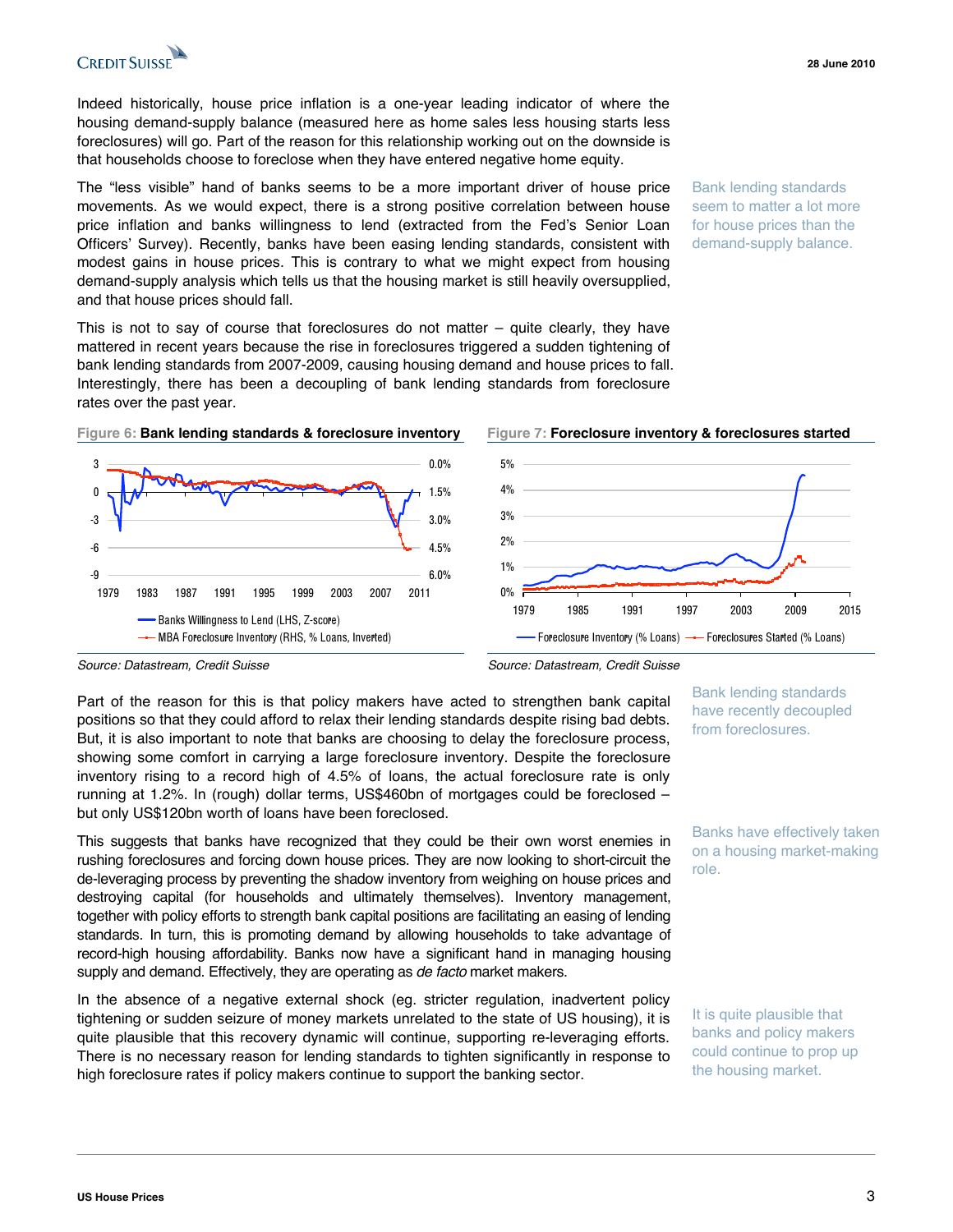

## **Outlook**

There is a long-run one-for-one relationship between real house prices and home sales (as a percentage of the total number of households). A sharp rise (decline) in home sales foreshadows a rise (fall) in house prices soon after. Currently, the level of real house prices is broadly in line with home sales. This means that a rise in home sales from here should contribute to house price inflation, because unlike the 2005-2009 experience, housing is no longer expensive.

Housing is fairly valued relative to the level of demand.

**Figure 8: Real house price & home sales (average = 100) Figure 9: Home-buying conditions**





-- Banks Willingness to Lend (Z-score) - Housing Affordability (Z-score)

Home sales are notoriously difficult to model – but intuitively, housing affordability (wages divided by the product of house prices and interest rates) and bank lending standards should be powerful determinants. Very affordable (unaffordable) housing, combined with easy (restricted) access to bank funding should be consistent with rising (falling) home sales – and historically this is in fact the case. A weighted average of the NAR's housing affordability index and a diffusion index of banks' willingness to lend is highly positively correlated with the rate of change in home sales.

Housing demand is a function of affordability and bank lending standards.

Fundamentals are actually supportive of rising home sales and house prices.

Currently, housing affordability is at historically high levels, while bank lending standards are easing. This is consistent with organic growth in home sales (of around 20% per annum) even though the first homebuyers' tax credit has expired. Record high housing affordability mattered little in 2008 because bank lending standards were tight and households could not get access to funding. But now that lending standards have started to ease, home-buying conditions have improved significantly.

**Figure 10: Home sales & Home-buying conditions Figure 11: Housing turnover & primary dealer repo** 1971 1976 1981 1986 1991 1996 2001 2006 2011 -6 -3  $\sqrt{2}$ 3 6  $\text{YoY\%}$  Change in Home Sales (LHS)  $\rightarrow$  Home-buying Conditions Index (RHS) -80% -40% 0% 40% 80% 1970 1975 1980 1985 1990 1995 2000 2005 2010 2015 YoY% Change in P.D. Repo - YoY% Change in Housing Turnover

If home sales rise, we can also expect to see recovery in house prices. Rising house prices and home sales are consistent with growth in US retail sales and financial system leverage (as proxied by primary dealer repo outstanding) – and of course, re-leveraging is a critical requirement for self-reinforcing world growth recovery.

Rising home sales and house prices are critical for re-leveraging and selfsustaining recovery.

-80%

-40%

0%

40%

80%

*Source: Datastream, Credit Suisse Source: Datastream, Credit Suisse* 

*Source: Datastream, Credit Suisse Source: Datastream, NY Fed, Credit Suisse*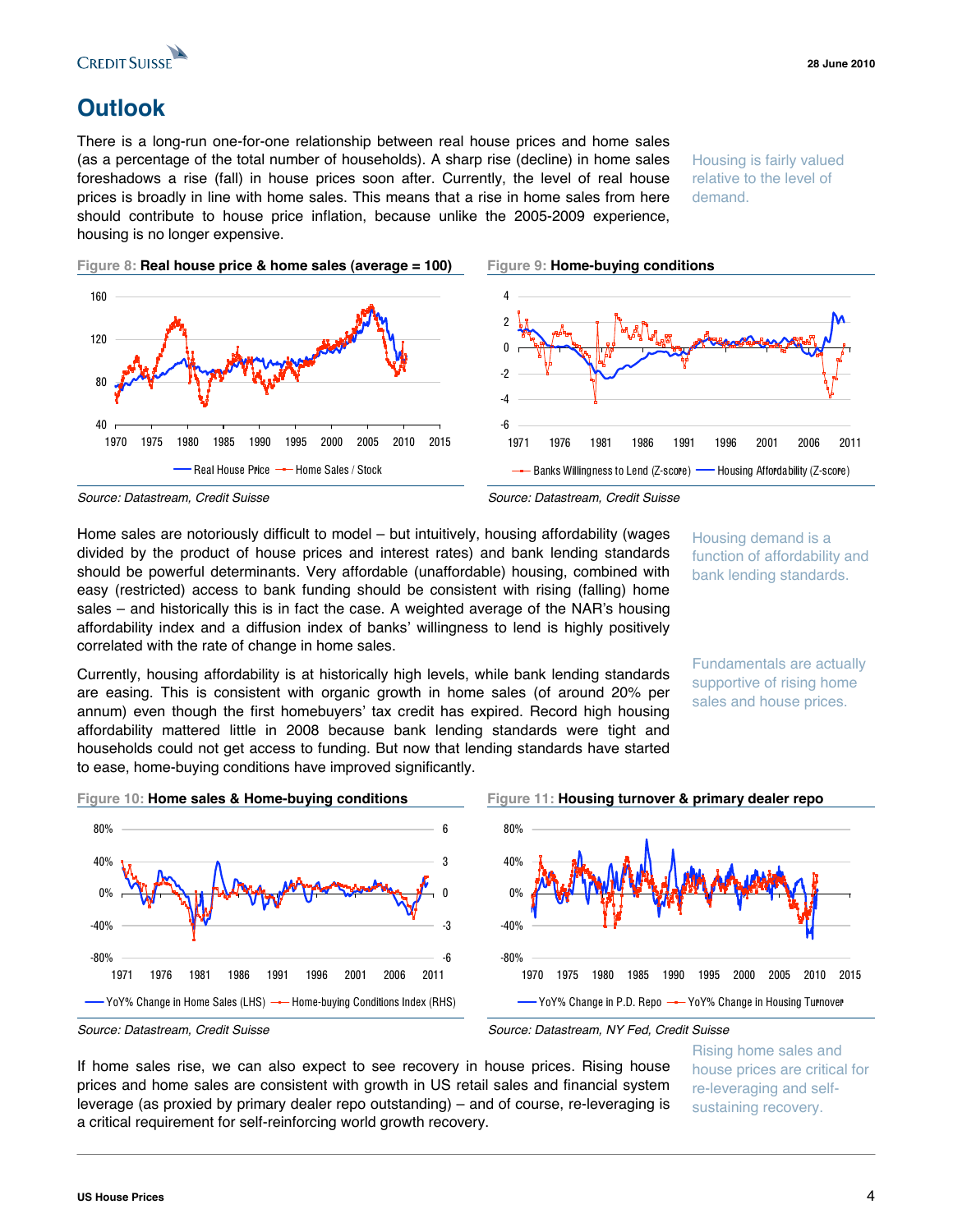

We will have more to say about these issues in future articles. For now, it suffices to say that rates will need to remain very low to keep housing affordability high, and to kick start global re-leveraging.

#### **Figure 12: Retail sales & house prices Figure 13: US retail sales & world IP**





*Source: Bloomberg, Datastream, Credit Suisse Source: Bloomberg, Datastream, Credit Suisse*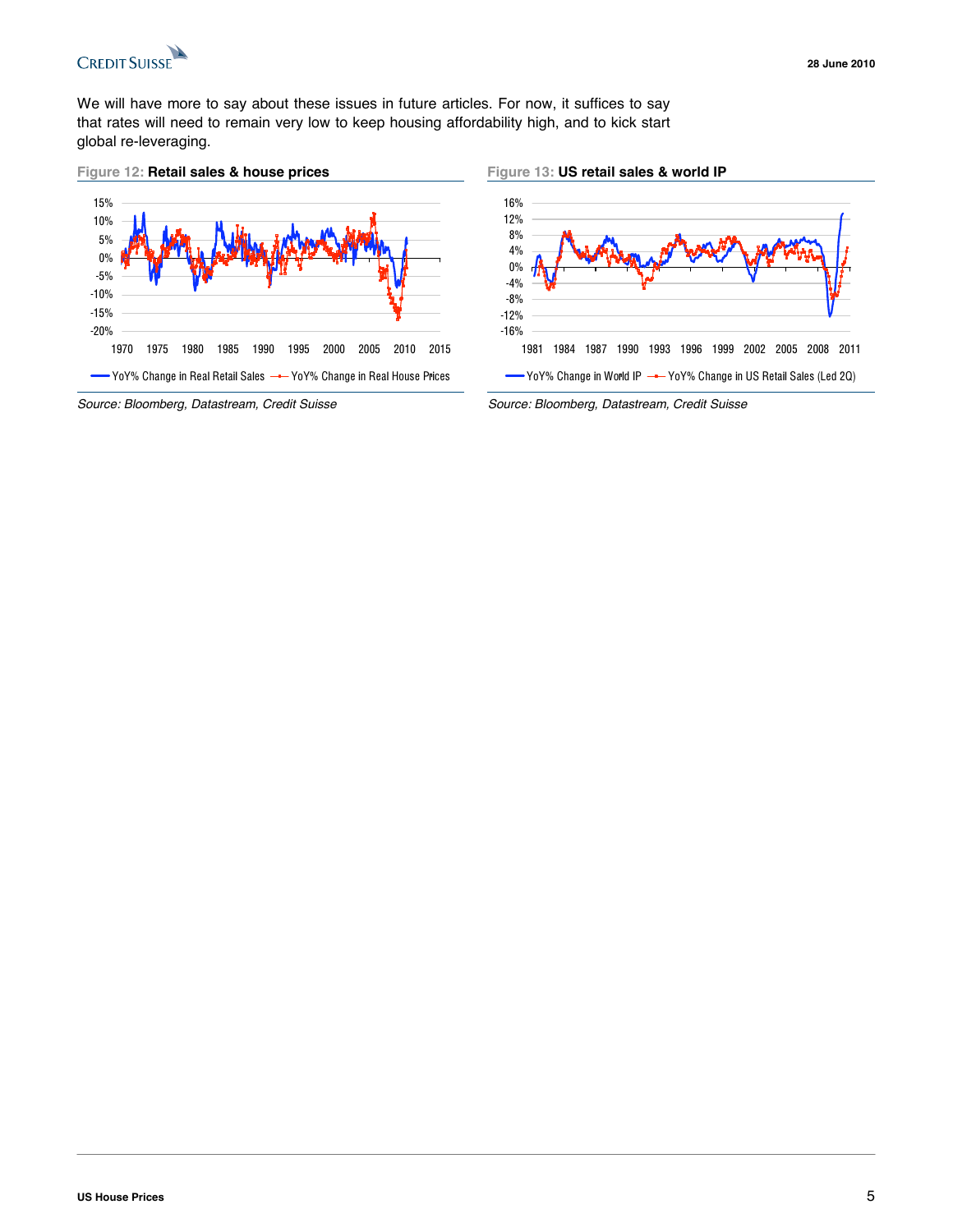

### **Disclosure Appendix**

#### **Important Global Disclosures**

I, Adnan Kucukalic, certify that (1) the views expressed in this report accurately reflect my personal views about all of the subject companies and securities and (2) no part of my compensation was, is or will be directly or indirectly related to the specific recommendations or views expressed in this report.

The analyst(s) responsible for preparing this research report received compensation that is based upon various factors including Credit Suisse's total revenues, a portion of which are generated by Credit Suisse's investment banking activities.

#### **Analysts' stock ratings are defined as follows:**

Outperform (O): The stock's total return is expected to outperform the relevant benchmark\* by at least 10-15% (or more, depending on perceived risk) over the next 12 months.

Neutral (N): The stock's total return is expected to be in line with the relevant benchmark\* (range of  $\pm 10$ -15%) over the next 12 months.

Underperform (U): The stock's total return is expected to underperform the relevant benchmark\* by 10-15% or more over the next 12 months.

\*Relevant benchmark by <sup>r</sup>egion: A<sup>s</sup> <sup>o</sup>f 29t<sup>h</sup> May 2009, Australia, Ne<sup>w</sup> Zealand, U.S. and Canadian <sup>r</sup>atings <sup>a</sup>r<sup>e</sup> based on (1) <sup>a</sup> <sup>s</sup>tock'<sup>s</sup> absolut<sup>e</sup> total return potential to its current share price and (2) the relative attractiveness of a stock's total return potential within an analyst's coverage universe\*\*, with Outperforms representing the most attractive, Neutrals the less attractive, and Underperforms the least attractive investment opportunities. Som<sup>e</sup> U.S. and Canadian <sup>r</sup>atings <sup>m</sup>ay fall outside the absolut<sup>e</sup> total <sup>r</sup>etur<sup>n</sup> <sup>r</sup>anges defined above, depending on <sup>m</sup>arket conditions and industry factors. Fo<sup>r</sup> Lati<sup>n</sup> American, Japanese, and non-Japan Asi<sup>a</sup> <sup>s</sup>tocks, <sup>r</sup>atings <sup>a</sup>r<sup>e</sup> based on <sup>a</sup> <sup>s</sup>tock'<sup>s</sup> total <sup>r</sup>etur<sup>n</sup> <sup>r</sup>elative t<sup>o</sup> the average total <sup>r</sup>etur<sup>n</sup> <sup>o</sup>f the <sup>r</sup>elevant country <sup>o</sup><sup>r</sup> <sup>r</sup>egional benchmark; fo<sup>r</sup> European <sup>s</sup>tocks, <sup>r</sup>atings <sup>a</sup>r<sup>e</sup> based on <sup>a</sup> <sup>s</sup>tock'<sup>s</sup> total <sup>r</sup>etur<sup>n</sup> <sup>r</sup>elative t<sup>o</sup> the analyst'<sup>s</sup> coverage universe\*\*. Fo<sup>r</sup> Australian and Ne<sup>w</sup> Zealand <sup>s</sup>tocks <sup>a</sup> 22% and <sup>a</sup> 12% threshold <sup>r</sup>eplace the 10-15% level i<sup>n</sup> the Outperfor<sup>m</sup> and Underperfor<sup>m</sup> <sup>s</sup>tock rating definitions, respectively, subject to analysts' perceived risk. The 22% and 12% thresholds replace the +10-15% and -10-15% levels in the Neutral <sup>s</sup>tock <sup>r</sup>ating definition, <sup>r</sup>espectively, subject t<sup>o</sup> analysts' perceived <sup>r</sup>isk.

\*\*A<sup>n</sup> analyst'<sup>s</sup> coverage universe consist<sup>s</sup> <sup>o</sup>f <sup>a</sup>ll companies covered by the analyst <sup>w</sup>ithi<sup>n</sup> the <sup>r</sup>elevant sector.

Restricted (R): In certain circumstances, Credit Suisse policy and/or applicable law and regulations preclude certain types of communications, including an investment recommendation, during the course of Credit Suisse's engagement in an investment banking transaction and in certain other circumstances.

Volatility Indicator [V]: A stock is defined as volatile if the stock price has moved up or down by 20% or more in a month in at least 8 of the past 24 months or the analyst expects significant volatility going forward.

**Analysts' coverage universe weightings are distinct from analysts' stock ratings and are based on the expected performance of an analyst's coverage universe\* versus the relevant broad market benchmark\*\*:** 

Overweight: Industry expected to outperform the relevant broad market benchmark over the next 12 months.

Market Weight: Industry expected to perform in-line with the relevant broad market benchmark over the next 12 months.

Underweight: Industry expected to underperform the relevant broad market benchmark over the next 12 months.

\*A<sup>n</sup> analyst'<sup>s</sup> coverage universe consist<sup>s</sup> <sup>o</sup>f <sup>a</sup>ll companies covered by the analyst <sup>w</sup>ithi<sup>n</sup> the <sup>r</sup>elevant sector.

\*\*The broad <sup>m</sup>arket benchmark i<sup>s</sup> based on the expected <sup>r</sup>etur<sup>n</sup> <sup>o</sup>f the local <sup>m</sup>arket index (<sup>e</sup>.g., the S&P 500 i<sup>n</sup> the U.S.) ove<sup>r</sup> the next 12 <sup>m</sup>onths.

#### **Credit Suisse's distribution of stock ratings (and banking clients) is:**  Global Ratings Distribution

|                    | GIUDAI NAUHUS PISUIDUUUI |                       |
|--------------------|--------------------------|-----------------------|
| Outperform/Buy*    | 45%                      | (62% banking clients) |
| Neutral/Hold*      | 40%                      | (60% banking clients) |
| Underperform/Sell* | 13%                      | (53% banking clients) |
| <b>Restricted</b>  | $2\%$                    |                       |

\*Fo<sup>r</sup> purposes <sup>o</sup>f the NYSE and NASD <sup>r</sup>atings distribution disclosur<sup>e</sup> <sup>r</sup>equirements, ou<sup>r</sup> <sup>s</sup>tock <sup>r</sup>atings <sup>o</sup>f Outperform, Neutral, and Underperfor<sup>m</sup> <sup>m</sup>ost <sup>c</sup>losely correspond t<sup>o</sup> Buy, Hold, and Sell, <sup>r</sup>espectively; however, the <sup>m</sup>eanings <sup>a</sup>r<sup>e</sup> not the same, as ou<sup>r</sup> <sup>s</sup>tock <sup>r</sup>atings <sup>a</sup>r<sup>e</sup> determined on <sup>a</sup> <sup>r</sup>elative basis. (Please <sup>r</sup>efe<sup>r</sup> t<sup>o</sup> definitions above.) A<sup>n</sup> investor'<sup>s</sup> decision t<sup>o</sup> buy <sup>o</sup><sup>r</sup> sell <sup>a</sup> security should be based on investment objectives, current holdings, and <sup>o</sup>the<sup>r</sup> individual factors.

Credit Suisse's policy is to update research reports as it deems appropriate, based on developments with the subject company, the sector or the market that may have a material impact on the research views or opinions stated herein.

Credit Suisse's policy is only to publish investment research that is impartial, independent, clear, fair and not misleading. For more detail please refer to Credit Suisse's Policies for Managing Conflicts of Interest in connection with Investment Research: http://www.csfb.com/research-and-analytics/disclaimer/managing\_conflicts\_disclaimer.html

Credit Suisse does not provide any tax advice. Any statement herein regarding any US federal tax is not intended or written to be used, and cannot be used, by any taxpayer for the purposes of avoiding any penalties.

#### **Important Regional Disclosures**

Singapore recipients should contact a Singapore financial adviser for any matters arising from this research report.

Restrictions on certain Canadian securities are indicated by the following abbreviations: NVS--Non-Voting shares; RVS--Restricted Voting Shares; SVS--Subordinate Voting Shares.

Individuals receiving this report from a Canadian investment dealer that is not affiliated with Credit Suisse should be advised that this report may not contain regulatory disclosures the non-affiliated Canadian investment dealer would be required to make if this were its own report.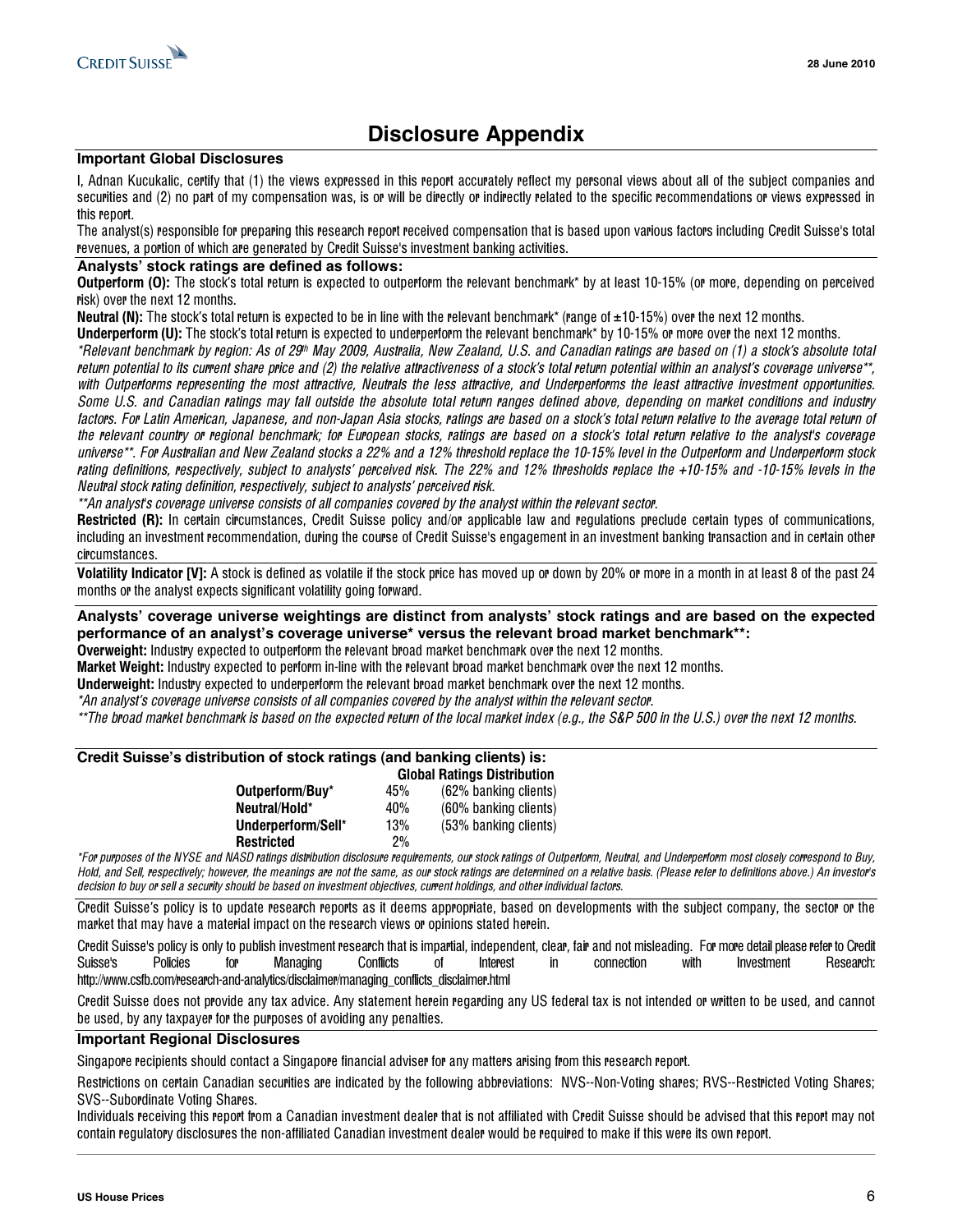

For Credit Suisse Securities (Canada), Inc.'s policies and procedures regarding the dissemination of equity research, please visit http://www.csfb.com/legal\_terms/canada\_research\_policy.shtml.

As of the date of this report, Credit Suisse acts as a market maker or liquidity provider in the equities securities that are the subject of this report.

Principal is not guaranteed in the case of equities because equity prices are variable.

Commission is the commission rate or the amount agreed with a customer when setting up an account or at anytime after that.

To the extent this is a report authored in whole or in part by a non-U.S. analyst and is made available in the U.S., the following are important disclosures regarding any non-U.S. analyst contributors:

The non-U.S. research analysts listed below (if any) are not registered/qualified as research analysts with FINRA. The non-U.S. research analysts listed below may not be associated persons of CSSU and therefore may not be subject to the NASD Rule 2711 and NYSE Rule 472 restrictions on communications with a subject company, public appearances and trading securities held by a research analyst account.

• Adnan Kucukalic, non-U.S. analyst, is a research analyst employed by Credit Suisse Equities (Australia) Limited.

- Damien Boey, non-U.S. analyst, is a research analyst employed by Credit Suisse Equities (Australia) Limited.
- Atul Lele, CFA, non-U.S. analyst, is a research analyst employed by Credit Suisse Equities (Australia) Limited.
- Tamara Cooper, non-U.S. analyst, is a research analyst employed by Credit Suisse Equities (Australia) Limited.

For Credit Suisse disclosure information on other companies mentioned in this report, please visit the website at www.creditsuisse.com/researchdisclosures or call +1 (877) 291-2683.

Disclaimers continue on next page.